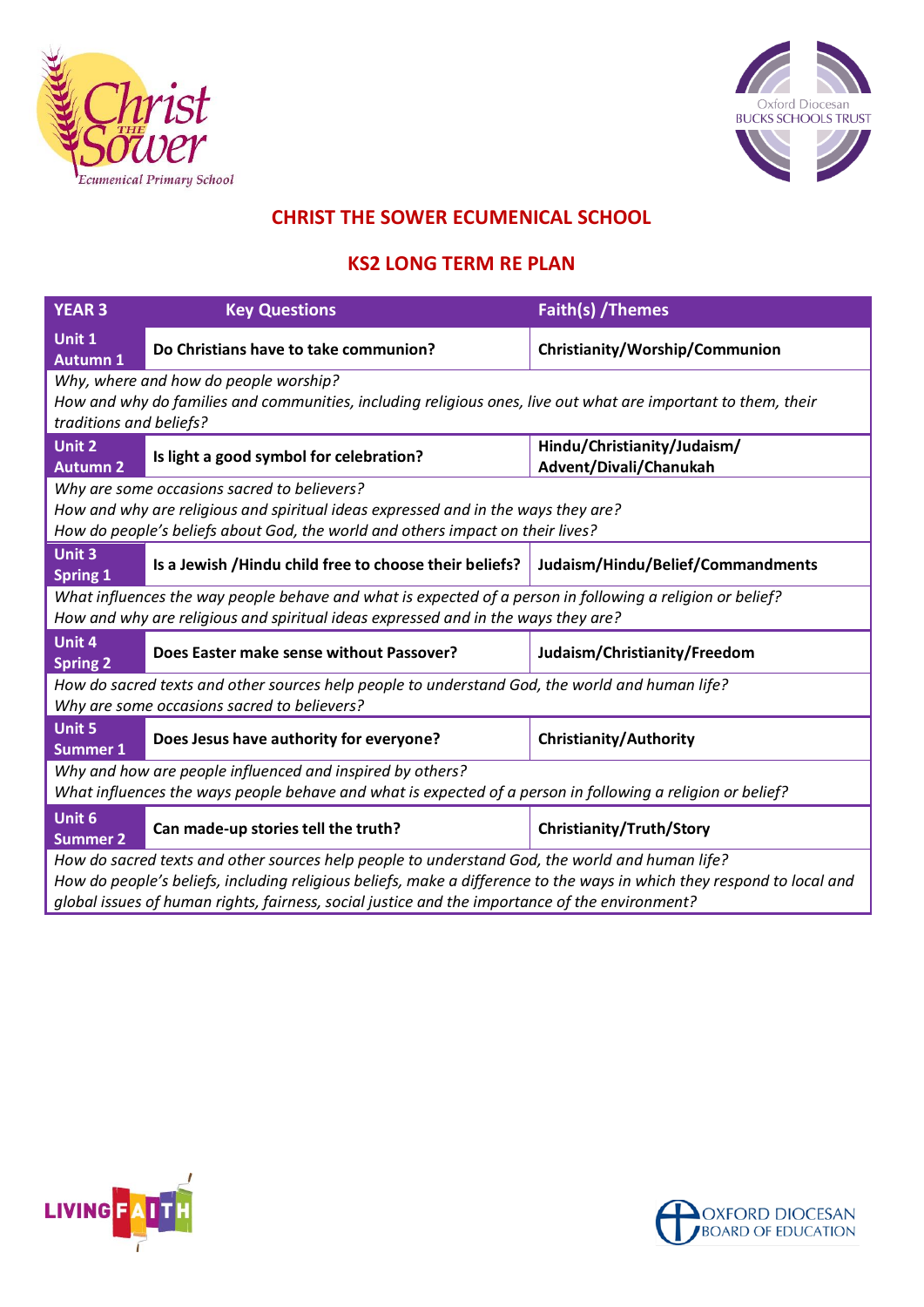| <b>YEAR 4</b>                                                                                                                                                                                                                            | <b>Key Questions</b>                       | Faith(s)/Themes               |  |  |
|------------------------------------------------------------------------------------------------------------------------------------------------------------------------------------------------------------------------------------------|--------------------------------------------|-------------------------------|--|--|
| Unit 1<br><b>Autumn 1</b>                                                                                                                                                                                                                | Do Murtis help Hindus understand God?      | Hindu/Art/Symbol/God          |  |  |
| How and why are religious and spiritual ideas expressed and in the ways they are?<br>Why, where and how do people worship?<br>What influences the ways people behave and what is expected of a person in following a religion or belief? |                                            |                               |  |  |
| Unit 2<br><b>Autumn 2</b>                                                                                                                                                                                                                | <b>Should Christians worship Mary?</b>     | Christianity/Mary/Worship     |  |  |
| Why, where and how do people worship?<br>Why and how are people influenced and inspired by others?                                                                                                                                       |                                            |                               |  |  |
| Unit 3<br><b>Spring 1</b>                                                                                                                                                                                                                | Is a holy journey necessary for believers? | Hindu/Christianity/Pilgrimage |  |  |
| How do people's beliefs about God, the world and others impact on their lives?<br>What influences the ways people behave and what is expected of a person in following a religion or belief?                                             |                                            |                               |  |  |
| Unit 4<br><b>Spring 2</b>                                                                                                                                                                                                                | Should believers give things up?           | Christianity/Lent             |  |  |
| How do people's beliefs about God, the world and others impact on their lives?<br>How and why do families and communities, including religious ones, live out what are important to them, their<br>traditions and beliefs?               |                                            |                               |  |  |
| <b>Unit 5</b><br><b>Summer 1</b>                                                                                                                                                                                                         | Did Jesus really do miracles?              | <b>Christianity/Miracles</b>  |  |  |
| How do sacred texts and other sources help people to understand God, the world and human life?<br>Why and how are people influenced and inspired by others?                                                                              |                                            |                               |  |  |
| Unit 6<br><b>Summer 2</b>                                                                                                                                                                                                                | Does prayer change things?                 | Christianity/Hindu/Prayer     |  |  |
| How do people's beliefs about God, the world and others impact on their lives?<br>How do people's beliefs, including religious beliefs, make a difference to the ways in which they respond to local and                                 |                                            |                               |  |  |

*global issues of human rights, fairness, social justice and the importance of the environment?*



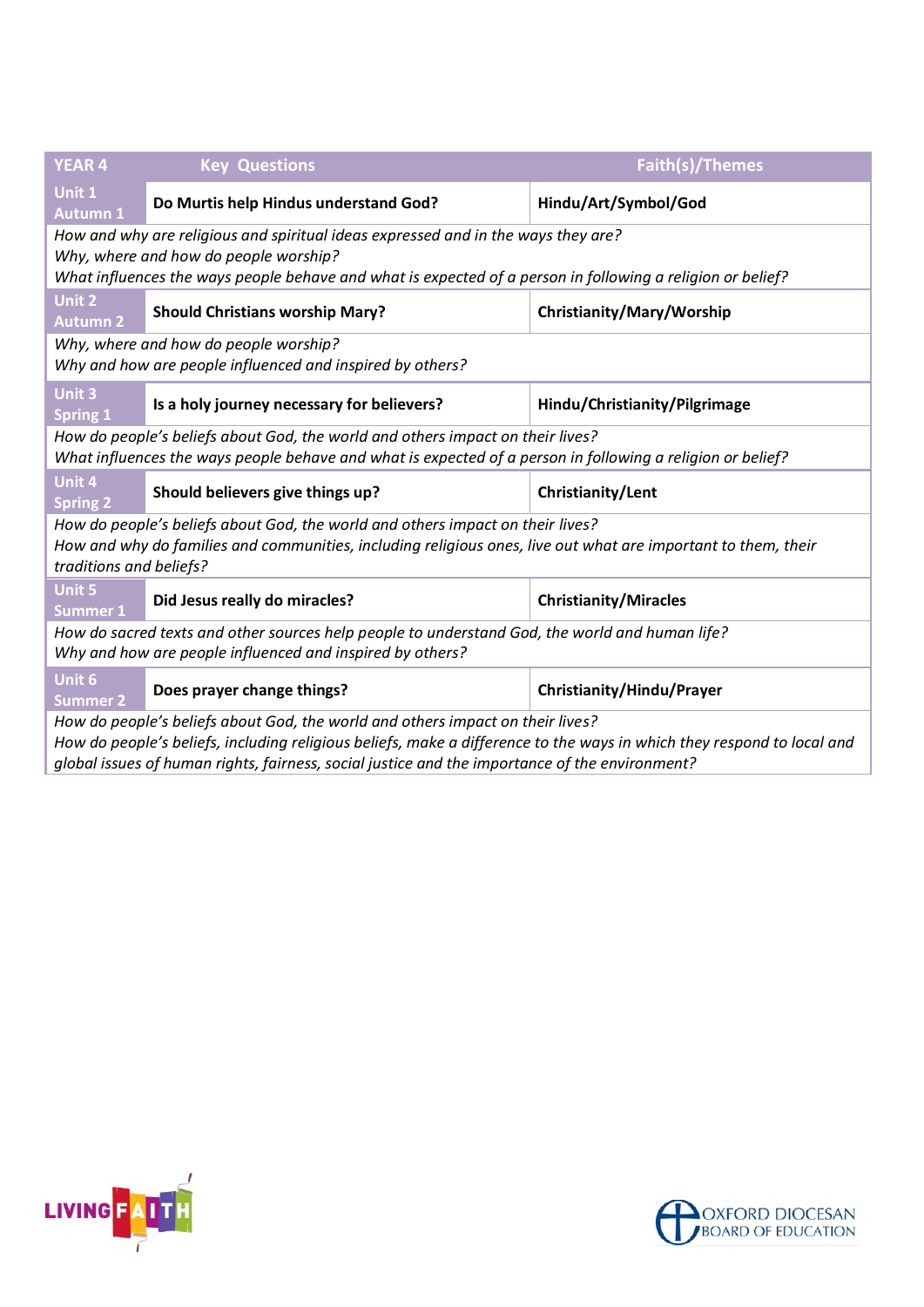| <b>YEAR 5</b>                                                                                                                                                                                                                                                                         | <b>Key Questions</b>                                                | <b>Faith(s)/Themes</b>                      |  |  |
|---------------------------------------------------------------------------------------------------------------------------------------------------------------------------------------------------------------------------------------------------------------------------------------|---------------------------------------------------------------------|---------------------------------------------|--|--|
| Unit 1<br><b>Autumn 1</b>                                                                                                                                                                                                                                                             | Do Muslims need the Qur'an?                                         | Islam/Muhammad (pbuh)/God/Allah/Jibreel     |  |  |
| How do sacred texts and other sources help people to understand God, the world and human life?<br>What influences the ways people behave and what is expected of a person in following a religion or belief?                                                                          |                                                                     |                                             |  |  |
| <b>Unit 2</b><br><b>Autumn 2</b>                                                                                                                                                                                                                                                      | Does God communicate with man?                                      | Christianity/Peace/Christmas                |  |  |
| How do sacred texts and other sources help people to understand God, the world and human life?<br>What influences the ways people behave and what is expected of a person in following a religion or belief?                                                                          |                                                                     |                                             |  |  |
| Unit 3<br><b>Spring 1</b>                                                                                                                                                                                                                                                             | Does the community of the Mosque help Muslims<br>lead better lives? | <b>Islam/Sacred Places/Mosque</b>           |  |  |
| Why, where and how do people worship?<br>How do people's beliefs, including religious beliefs, make a difference to the ways in which they respond to local and<br>global issues of human rights, fairness, social justice and the importance of the environment?                     |                                                                     |                                             |  |  |
| Unit 4<br><b>Spring 2</b>                                                                                                                                                                                                                                                             | Was the death of Jesus a worthwhile sacrifice?                      | Christianity/Sacrifice/Sin/Redemption       |  |  |
| What do people believe about life after death and how are these beliefs reflected in the ways in which they mark<br>death?<br>Why and how are people influenced and inspired by others?                                                                                               |                                                                     |                                             |  |  |
| <b>Unit 5</b><br><b>Summer 1</b>                                                                                                                                                                                                                                                      | Are you inspired?                                                   | <b>Christianity/Holy Spirit/Inspiration</b> |  |  |
| Why and how are people influenced and inspired by others?<br>How do people's beliefs, including religious beliefs, make a difference to the ways in which they respond to local and<br>global issues of human rights, fairness, social justice and the importance of the environment? |                                                                     |                                             |  |  |
| Unit 6<br><b>Summer 2</b>                                                                                                                                                                                                                                                             | What's best for our world?<br>Does religion help people decide?     | Christianity/Islam/Charity/Zakat            |  |  |
| Why and how are people influenced and inspired by others?<br>How do neonle's beliefs, including religious beliefs, make a difference to the ways in which they respond to local and                                                                                                   |                                                                     |                                             |  |  |

*How do people's beliefs, including religious beliefs, make a difference to the ways in which they respond to local and global issues of human rights, fairness, social justice and the importance of the environment?*